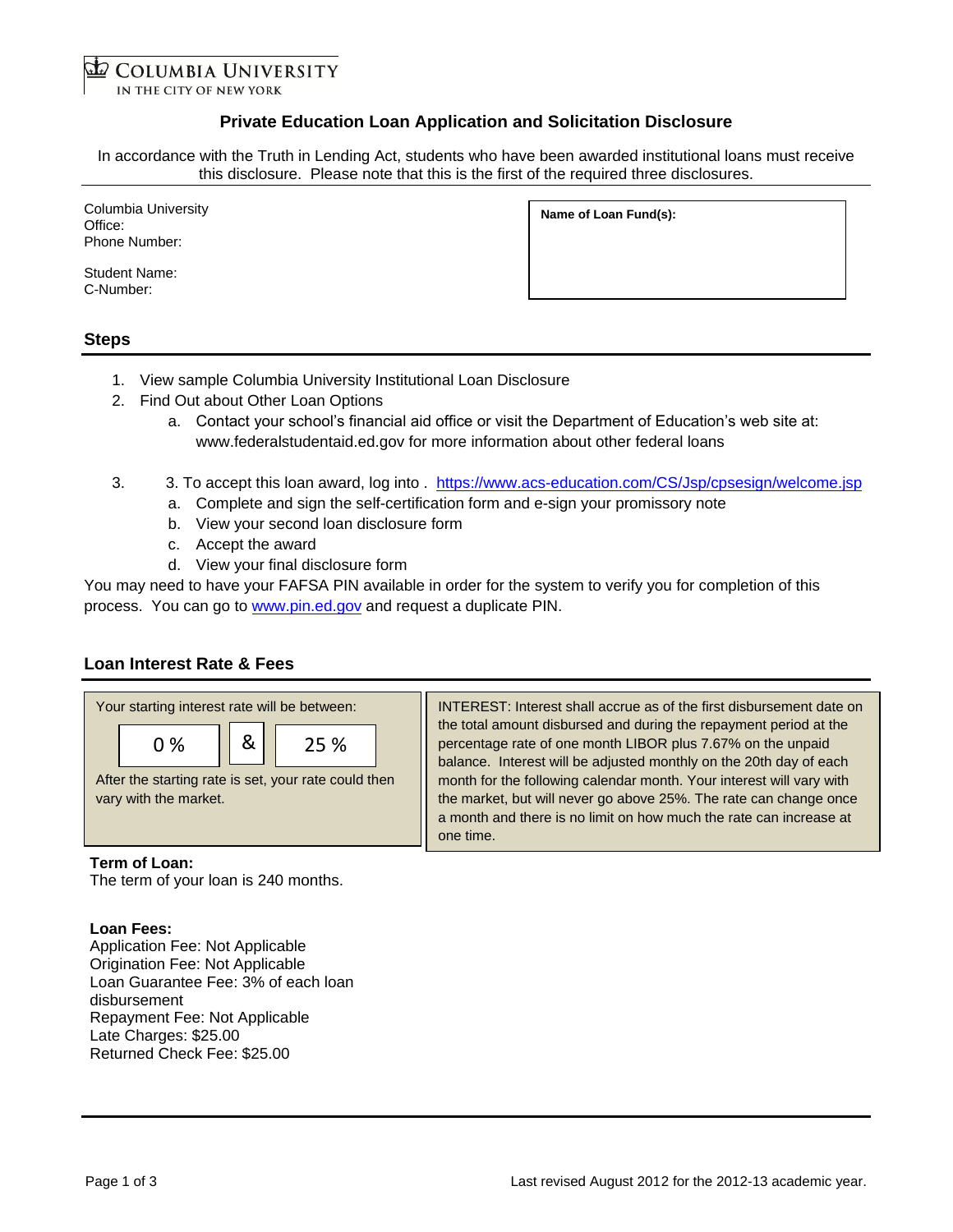# COLUMBIA UNIVERSITY IN THE CITY OF NEW YORK

# **Loan Cost Examples**

The total amount you will pay for this loan will vary depending upon when you enter repayment. This example provides estimates based upon the number of repayment options available to you while enrolled in school and the total loan amount.

| <b>Repayment Options</b>                                                                                                                                                                                                                                                                                                                                                                                                                                                                                                                                                                                                                                                                                                                                                                                                                              | <b>Amount</b><br><b>Provided</b> | <b>Interest</b><br>Rate                                                                                                                                                                                                                                                                                                                                                                                                                                                                                                                                                                                                                                                                                                                                                                                  | <b>Loan Term</b>           | <b>Total paid over</b><br>term of loan |  |
|-------------------------------------------------------------------------------------------------------------------------------------------------------------------------------------------------------------------------------------------------------------------------------------------------------------------------------------------------------------------------------------------------------------------------------------------------------------------------------------------------------------------------------------------------------------------------------------------------------------------------------------------------------------------------------------------------------------------------------------------------------------------------------------------------------------------------------------------------------|----------------------------------|----------------------------------------------------------------------------------------------------------------------------------------------------------------------------------------------------------------------------------------------------------------------------------------------------------------------------------------------------------------------------------------------------------------------------------------------------------------------------------------------------------------------------------------------------------------------------------------------------------------------------------------------------------------------------------------------------------------------------------------------------------------------------------------------------------|----------------------------|----------------------------------------|--|
| 1. Pay Only the Interest while enrolled<br>Pay accrued interest but defer payments<br>on principal amount while enrolled.<br>Interest accrues while enrolled.                                                                                                                                                                                                                                                                                                                                                                                                                                                                                                                                                                                                                                                                                         | \$10,000.00                      | 25%                                                                                                                                                                                                                                                                                                                                                                                                                                                                                                                                                                                                                                                                                                                                                                                                      | 20 years<br>$(240$ months) | \$50,356.80                            |  |
| 2. Make Full Payments after<br>enrollment<br>Pay both the principal and interest<br>amounts after enrollment. Interest<br>accrues while enrolled.                                                                                                                                                                                                                                                                                                                                                                                                                                                                                                                                                                                                                                                                                                     | \$10,000.00                      | 25%                                                                                                                                                                                                                                                                                                                                                                                                                                                                                                                                                                                                                                                                                                                                                                                                      | 20 years<br>$(240$ months) | \$82,598.40                            |  |
| <b>Reference Notes</b>                                                                                                                                                                                                                                                                                                                                                                                                                                                                                                                                                                                                                                                                                                                                                                                                                                |                                  |                                                                                                                                                                                                                                                                                                                                                                                                                                                                                                                                                                                                                                                                                                                                                                                                          |                            |                                        |  |
| <b>Variable Interest Rate</b><br>Your loan has a variable interest rate, which is based<br>upon a publically available index, the LIBOR. Your loan<br>has a variable interest rate. Your rate will be calculated<br>each month by adding the LIBOR to the index.<br>Example: Based on 25.00% interest and a 2 year<br>enrollment period<br><b>Cost of Interest Capitalization Calculator</b><br>Initial Loan Balance:<br>\$10,000.00<br>25.00%<br>Loan Interest Rate:<br>Loan Term:<br>20 years<br>\$50.00<br>Minimum Payment:<br>Deferment (Months):<br>24<br>Capitalization Frequency:<br>Monthly<br>After the deferment period of 24 months, the new loan<br>balance is \$16,402.73, including \$6,402.73 in accrued<br>interest.<br>Without the interest capitalization there would have been<br>240 payments of \$209.82, for a total payment of |                                  | Thus the total amount paid with interest capitalization<br>is \$82,598.40 or \$27,241.60 more than would have<br>been paid without capitalization. That's an extra<br>\$2.72 for every dollar borrowed.<br>More information about your loan eligibility is available<br>in your loan promissory note.<br>About the Repayment Example:<br>The repayment example above is based on the<br>estimated highest future interest rate.<br>These results in the adjacent "Loan Calculator<br>Example" assume that the student is paying the<br>interest charges on any unsubsidized loans and is not<br>capitalizing the interest while in school.<br>For more information regarding variable interest rates<br>and LIBOR, please see the website listed below:<br>http://www.finaid.org/loans/prime_libor.phtml |                            |                                        |  |
| \$50,356.80 (including a total of \$40,356.80 in interest)<br>plus an additional \$5,000.00 in interest paid during the<br>deferment period.<br>With the interest capitalization there are 240 payments of<br>\$344.16, for a total payment of \$82,598.40 (including a<br>total of \$66,195.67 in interest plus \$6,402.73 in interest<br>accrued during the deferment period).                                                                                                                                                                                                                                                                                                                                                                                                                                                                      |                                  |                                                                                                                                                                                                                                                                                                                                                                                                                                                                                                                                                                                                                                                                                                                                                                                                          |                            |                                        |  |